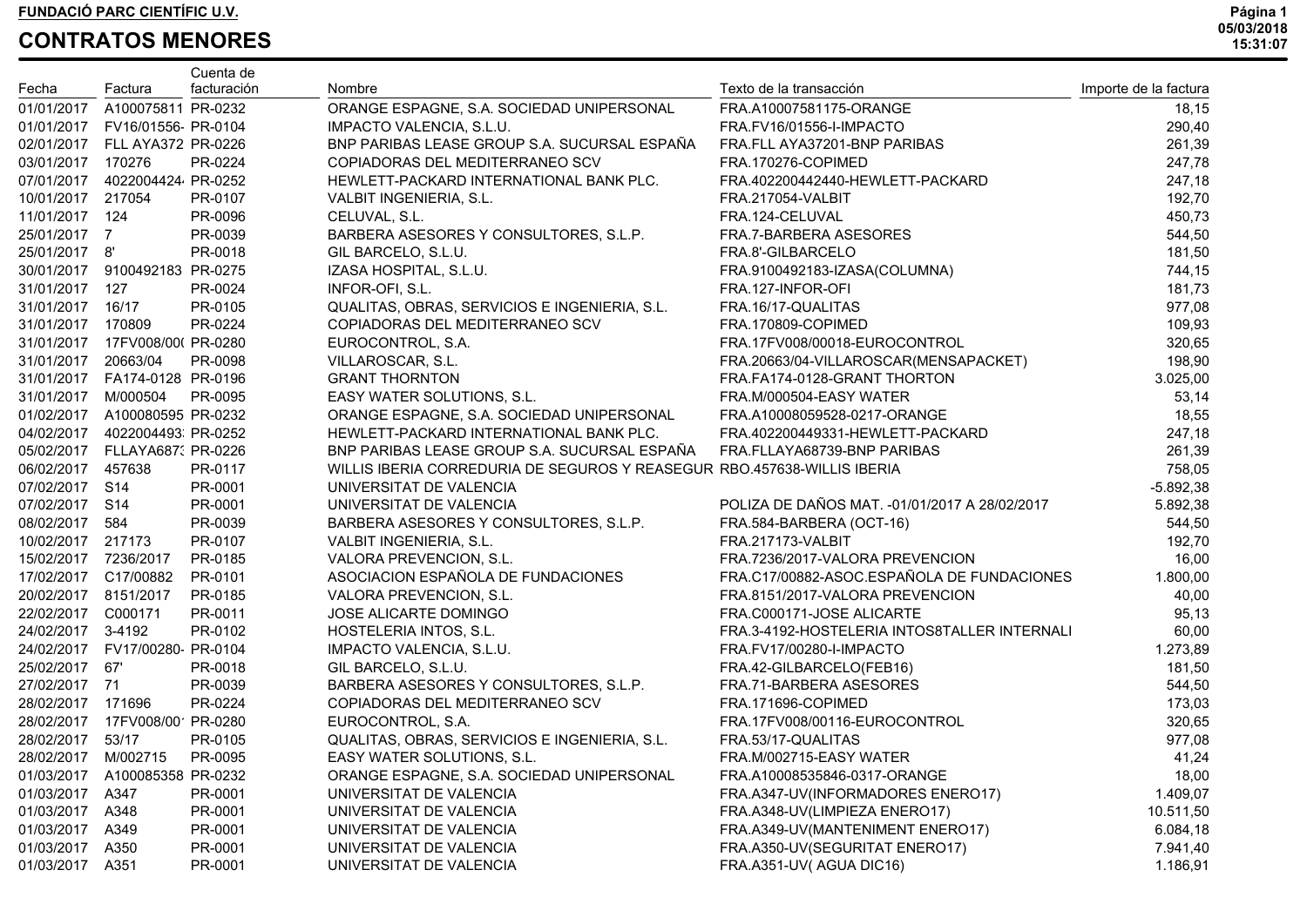|                     |                                     | Cuenta de   |                                                |                                       |                       |
|---------------------|-------------------------------------|-------------|------------------------------------------------|---------------------------------------|-----------------------|
| Fecha               | Factura                             | facturación | Nombre                                         | Texto de la transacción               | Importe de la factura |
| 02/03/2017          | FLLAYA979, PR-0226                  |             | BNP PARIBAS LEASE GROUP S.A. SUCURSAL ESPAÑA   | FRA.FLLAYA97977-BNP PARIBAS           | 261,39                |
| 03/03/2017 62       |                                     | PR-0018     | GIL BARCELO, S.L.U.                            | FRA.62-GILBARCELO                     | 181,50                |
| 03/03/2017 A356'    |                                     | PR-0001     | UNIVERSITAT DE VALENCIA                        | FRA.A356-UV(LUZ ENERO17)              | 29.164,12             |
| 03/03/2017 A357     |                                     | PR-0030     | GESTIO DE PROJECTES UNIVERSITARIS FGUV, S.L.   | FRA.A357-UV(TF DIC16)                 | 55,34                 |
| 03/03/2017 A357     |                                     | PR-0030     | GESTIO DE PROJECTES UNIVERSITARIS FGUV, S.L.   |                                       | $-55,34$              |
| 03/03/2017 A357     |                                     | PR-0001     | UNIVERSITAT DE VALENCIA                        | FRAA357-UV(TF DIC2016)                | 55,34                 |
|                     | 04/03/2017  4022004570 PR-0252      |             | HEWLETT-PACKARD INTERNATIONAL BANK PLC.        | FRA.402200457037-HEWLETT-PACKARD      | 247,18                |
| 06/03/2017 009/2017 |                                     | PR-0255     | FRANCISCO R. TORRES CARRETON                   | FRA.009/2017-PACO TORRES              | 320,65                |
| 07/03/2017 60664983 |                                     | PR-0028     | <b>MEDIA MARKT VALENCIA</b>                    | FRA.60664983-MEDIA MARKT(DISCO DURO)  | 98,99                 |
| 08/03/2017 A390     |                                     | PR-0001     | UNIVERSITAT DE VALENCIA                        | FRA.A390-UV(GAS DIC17)                | 1.421,03              |
| 08/03/2017 A391     |                                     | PR-0001     | UNIVERSITAT DE VALENCIA                        | FRA.A391-UV(GAS ENERO17)              | 3.428,77              |
| 10/03/2017 217272   |                                     | PR-0107     | VALBIT INGENIERIA, S.L.                        | <b>FRA.217272-VALBIT</b>              | 192,70                |
| 10/03/2017 S36      |                                     | PR-0001     | UNIVERSITAT DE VALENCIA                        | FRA.S36.UV(POLIZA DE DAÑOS MAT.)      | 5.052,54              |
| 13/03/2017 F52541   |                                     | PR-0245     | INFORTELECOM HOSTING, S.L.                     | FRA.F52541-INFORTELECOM               | 12,04                 |
| 14/03/2017 1.178    |                                     | PR-0096     | CELUVAL, S.L.                                  | FRA.1178-CELUVAL                      | 450,73                |
| 22/03/2017 A442     |                                     | PR-0001     | UNIVERSITAT DE VALENCIA                        | FRA.A442-UV(INFORMADORES FEB-17)      | 1.341,98              |
| 22/03/2017 A443     |                                     | PR-0001     | UNIVERSITAT DE VALENCIA                        | FRA.A443-UV(MANTEN-FEB17)             | 6.084,18              |
| 22/03/2017 A444     |                                     | PR-0001     | UNIVERSITAT DE VALENCIA                        | FRA.A444-UV(LIMP-FEB17)               | 10.511,50             |
| 22/03/2017 A445     |                                     | PR-0001     | UNIVERSITAT DE VALENCIA                        | FRA.A445-UV(SEGURIDAD FEB17)          | 7.941,40              |
| 22/03/2017 A446     |                                     | PR-0001     | UNIVERSITAT DE VALENCIA                        | FRA.A446-UV(LUZ-FEB17)                | 25.375,16             |
| 22/03/2017 A447     |                                     | PR-0001     | UNIVERSITAT DE VALENCIA                        | FRA.A447-UV(TF JUL16-SEPT16)          | 160,90                |
| 24/03/2017 217303   |                                     | PR-0107     | VALBIT INGENIERIA, S.L.                        | FRA.217303-VALBIT                     | 1.731,51              |
| 25/03/2017 134      |                                     | PR-0039     | BARBERA ASESORES Y CONSULTORES, S.L.P.         | FRA.134-BARBERA ASESORES              | 544,50                |
| 28/03/2017 112      |                                     | PR-0018     | GIL BARCELO, S.L.U.                            | FRA.112-GILBARCELO                    | 181,50                |
| 31/03/2017 172574   |                                     | PR-0224     | COPIADORAS DEL MEDITERRANEO SCV                | FRA.172574-COPIMED                    | 297,55                |
|                     | 31/03/2017  17FV008/002 PR-0280     |             | EUROCONTROL, S.A.                              | FRA.17FV008/00243-EUROCONTROL         | 320,65                |
| 31/03/2017 20837/04 |                                     | PR-0098     | VILLAROSCAR, S.L.                              | FRA.20837/04-VILLAROSCAR(MENSAPACKET) | 16,31                 |
| 31/03/2017 401      |                                     | PR-0024     | INFOR-OFI, S.L.                                | FRA.401-INFOR-OFI                     | 253,40                |
| 31/03/2017 99/17    |                                     | PR-0105     | QUALITAS, OBRAS, SERVICIOS E INGENIERIA, S.L.  | FRA.99/17-QUALITAS                    | 977,08                |
| 31/03/2017 M/005265 |                                     | PR-0095     | EASY WATER SOLUTIONS, S.L.                     | FRA.M/005265-EASY WATER               | 38,92                 |
|                     | 01/04/2017 A100090179 PR-0232       |             | ORANGE ESPAGNE, S.A. SOCIEDAD UNIPERSONAL      | FRA.A10009017904-0417-ORANGE          | 18,00                 |
| 01/04/2017 A355'    |                                     | PR-0001     | UNIVERSITAT DE VALENCIA                        | FRA.A355'-UV(AGUA. ENE17)             | 1.357,52              |
|                     | 01/04/2017    FA174-0198    PR-0196 |             | <b>GRANT THORNTON</b>                          | HONORARIOS AUDITORIA FINANCIERA 2016  | 3.531,82              |
| 03/04/2017 53/2017  |                                     | PR-0238     | ASOCIACION DE PARQ. CIENTIFICOS Y TECNOLOGICOS | FRA.53/2017-APTE                      | 1.723,29              |
|                     | 05/04/2017 7110001672 PR-0288       |             | <b>ICEX</b>                                    | FRA.7110001672-ICEX                   | 50,00                 |
|                     | 05/04/2017 FLL AYB398 PR-0226       |             | BNP PARIBAS LEASE GROUP S.A. SUCURSAL ESPAÑA   | FRA.FLL AYB39813-BN PARIBAS           | 261,39                |
| 07/04/2017          | 068                                 | PR-0201     | ROTULOS PUBLINEON, S.L.                        | FRA.068-ROTULOS PUBLINEON             | 139,15                |
| 08/04/2017          | 4022004643 PR-0252                  |             | HEWLETT-PACKARD INTERNATIONAL BANK PLC.        | FRA.402200464388-HEWLETT-PACKARD      | 247,18                |
| 10/04/2017          | 217355                              | PR-0107     | VALBIT INGENIERIA, S.L.                        | FRA.217355-VALBIT                     | 192,70                |
| 10/04/2017          | A574                                | PR-0001     | UNIVERSITAT DE VALENCIA                        | FRA.A574-UV(GAS FEB17)                | 1.704,25              |
| 10/04/2017          | A575                                | PR-0001     | UNIVERSITAT DE VALENCIA                        | FRA.A575-UV(AGUA FEB17)               | 1.939,38              |
| 10/04/2017          | A576                                | PR-0001     | UNIVERSITAT DE VALENCIA                        | FRA.A576-UV(TF. FEB17)                | 93,16                 |
| 10/04/2017          | FA174-0207 PR-0196                  |             | <b>GRANT THORNTON</b>                          | HONORARIOS AUDITORIA LEGALIDAD 2016   | 3.176,25              |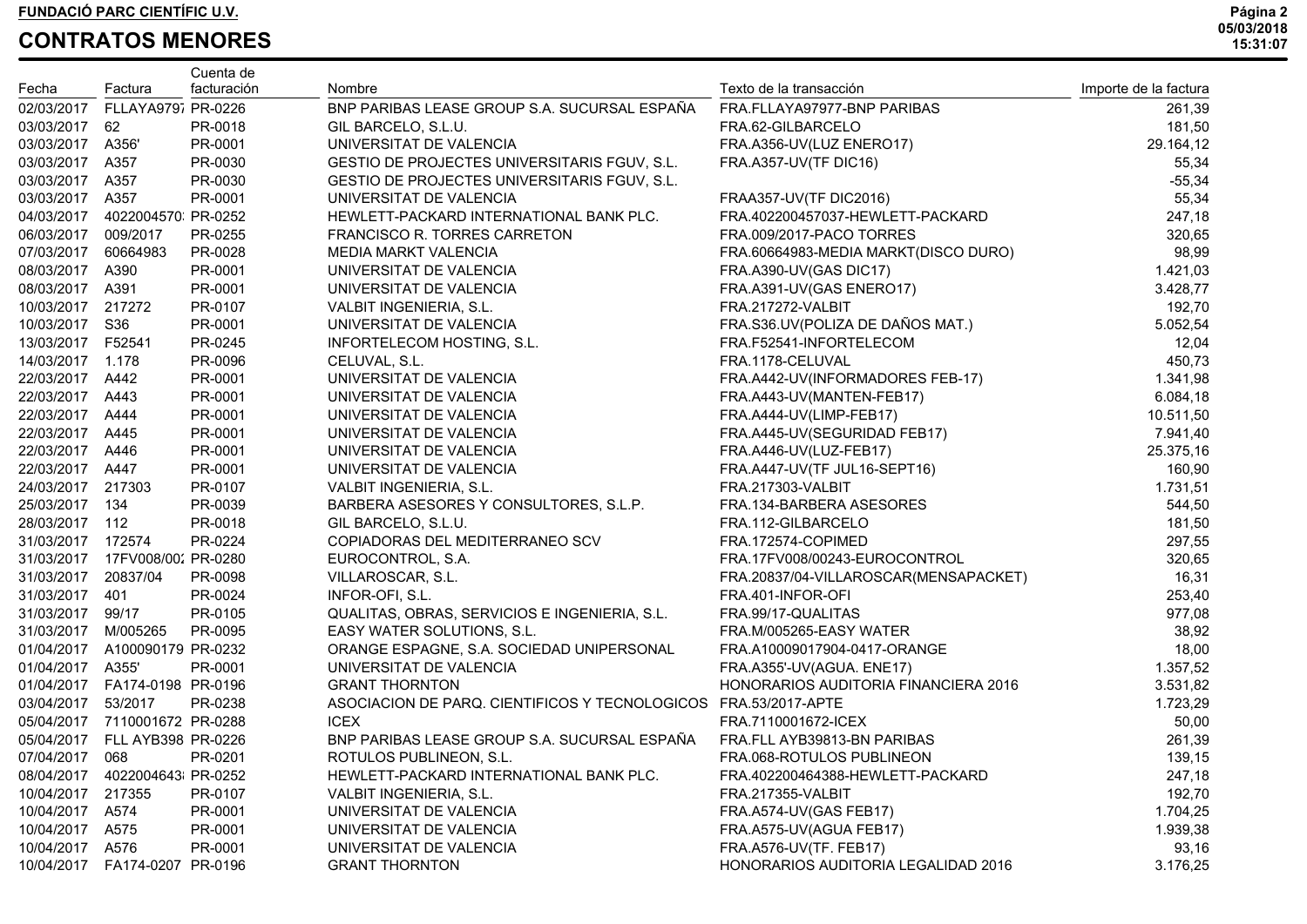|                     |                                 | Cuenta de   |                                               |                                             |                       |
|---------------------|---------------------------------|-------------|-----------------------------------------------|---------------------------------------------|-----------------------|
| Fecha               | Factura                         | facturación | Nombre                                        | Texto de la transacción                     | Importe de la factura |
| 19/04/2017          | IEN2017005 PR-0287              |             | ADOBE SYSTEMS SOFTWARE IRELAND LTD            | FRA.IEN2017005903268-ADOBE SYSTEMS          | 235,95                |
| 25/04/2017          | 160                             | PR-0018     | GIL BARCELO, S.L.U.                           | FRA.160-GIL BARCELO                         | 181,50                |
| 25/04/2017          | 190                             | PR-0039     | BARBERA ASESORES Y CONSULTORES, S.L.P.        | FRA.190-BARBERA ASESORES                    | 544,50                |
| 26/04/2017          | 17A460                          | PR-0284     | MIGUEL IGLESIAS ORTIZ-QUINTANA                | FRA.17A460-MIGUEL IGLESIAS(ACUSTICA INECAV) | 246,24                |
| 27/04/2017          | 173338                          | PR-0224     | COPIADORAS DEL MEDITERRANEO SCV               | FRA.173338-COPIMED                          | 213,52                |
| 27/04/2017          | B-Nº00257                       | PR-0285     | LARRIEUX O'BRIEN, PABLO RAFAEL (VALROTULOS)   | FRA.B-N°00257-VALROTULOS(PABLO RAFAEL LARRI | 163,35                |
| 28/04/2017 039/2017 |                                 | PR-0278     | EPIGRAM DEVELOPMENT, S.L.                     | FRA.039/2017-EPIGRAM (FIDEL17)              | 3.025,00              |
| 28/04/2017          | 040/2017                        | PR-0278     | EPIGRAM DEVELOPMENT, S.L.                     | FRA.040/2017-EPIGRAM (EXPOC17)              | 302,50                |
|                     | 28/04/2017  17FV008/00. PR-0280 |             | EUROCONTROL, S.A.                             | FRA.17FV008/00324-EUROCONTROL               | 320,65                |
| 29/04/2017          | 2017042900 PR-0286              |             | CUELLO DE JIRAFA, S.L.                        | FRA.2017042900-CUELLO DE JIRAFA (PIDE17)    | 665,50                |
| 30/04/2017 147/17   |                                 | PR-0105     | QUALITAS, OBRAS, SERVICIOS E INGENIERIA, S.L. | FRA.147/17-QUALITAS                         | 977,08                |
| 30/04/2017 M/008074 |                                 | PR-0095     | EASY WATER SOLUTIONS, S.L.                    | FRA.M/008074-EASY WATER                     | 38,92                 |
|                     | 01/05/2017 A100094961 PR-0232   |             | ORANGE ESPAGNE, S.A. SOCIEDAD UNIPERSONAL     | FRA.A10009496159-0517-ORANGE                | 18,00                 |
| 03/05/2017 217391   |                                 | PR-0107     | VALBIT INGENIERIA, S.L.                       | <b>FRA.217391-VALBIT</b>                    | 118,58                |
| 03/05/2017 A637     |                                 | PR-0001     | UNIVERSITAT DE VALENCIA                       | FRA.A637-UV(MANTENIM. MARZ17)               | 6.084,18              |
| 03/05/2017          | A638                            | PR-0001     | UNIVERSITAT DE VALENCIA                       | FRA.A638-UV(INFORM. MARZ17)                 | 1.476,17              |
| 03/05/2017          | A639'                           | PR-0001     | UNIVERSITAT DE VALENCIA                       | FRA.A639'-UV(ILIMPIEZA MARZ17)              | 10.511,50             |
| 03/05/2017          | A643                            | PR-0001     | UNIVERSITAT DE VALENCIA                       | FRA.A643-UV(SEGURIDAD MARZ17)               | 7.941,40              |
| 03/05/2017 A644     |                                 | PR-0001     | UNIVERSITAT DE VALENCIA                       | FRA.A644-UV(LUZ MARZ17)                     | 23.010,17             |
| 03/05/2017          | SAC-370060 PR-0200              |             | FUNDACION UNIVERSIDAD-EMPRESA DE VALENCIA     | FRA.SAC-3700600-FUNDACION UNIVERSIDAD-EMPR  | 200,00                |
| 03/05/2017          | SAC-370060 PR-0200              |             | FUNDACION UNIVERSIDAD-EMPRESA DE VALENCIA     | FRA.SAC-3700601-FUNDACION UNIVERSIDAD-EMPR  | 200,00                |
| 05/05/2017          | FLL AYB995 PR-0226              |             | BNP PARIBAS LEASE GROUP S.A. SUCURSAL ESPAÑA  | FRA.FLL AYB99585-BN PARIBAS                 | 261,39                |
| 06/05/2017          | 4022004719 PR-0252              |             | HEWLETT-PACKARD INTERNATIONAL BANK PLC.       | FRA.402200471952-HEWLETT-PACKARD            | 247,18                |
| 08/05/2017          | A573"                           | PR-0001     | UNIVERSITAT DE VALENCIA                       | FRA.A573"-UV(TF ENERO17)                    | 116,16                |
| 09/05/2017          | A680'                           | PR-0001     | UNIVERSITAT DE VALENCIA                       | FRA.A680'-UV(AGUA MARZ17)                   | 1.991,94              |
| 09/05/2017 A681     |                                 | PR-0001     | UNIVERSITAT DE VALENCIA                       | FRA.A681-UV(GAS MARZ17)                     | 369,88                |
| 09/05/2017 A682     |                                 | PR-0001     | UNIVERSITAT DE VALENCIA                       | FRA.A682-UV(TF MARZ17)                      | 56,54                 |
| 10/05/2017 217435   |                                 | PR-0107     | VALBIT INGENIERIA, S.L.                       | FRA.217435-VALBIT                           | 192,70                |
| 11/05/2017 P4219    |                                 | PR-0102     | HOSTELERIA INTOS, S.L.                        | FRA.P4219-HOSTELERIA INTOS(JORNADA COOPER/  | 75,00                 |
| 14/05/2017          | B/05000427/ PR-0268             |             | VIAJES TRANSVIA TOURS, S.L.                   | FRA.B/05000427/17-VIAJES TRANSVIA           | 310,73                |
| 15/05/2017 2155     |                                 | PR-0096     | CELUVAL, S.L.                                 | FRA.2155-CELUVAL                            | 450,73                |
| 17/05/2017 A774     |                                 | PR-0001     | UNIVERSITAT DE VALENCIA                       | FRA.A774-UV(LUZ ABRIL17)                    | 21.201,83             |
| 17/05/2017 A777     |                                 | PR-0001     | UNIVERSITAT DE VALENCIA                       | FRA.A777-UV(INFORM. ABRIL17)                | 1.073,58              |
| 17/05/2017 P4214    |                                 | PR-0102     | HOSTELERIA INTOS, S.L.                        | FRA.P4214-HOSTELERIA INTOS(CEV)             | 450,00                |
| 18/05/2017 A779     |                                 | PR-0001     | UNIVERSITAT DE VALENCIA                       | FRA.A779-UV(MANTENIM. ABRIL17)              | 6.084,18              |
| 18/05/2017 A780     |                                 | PR-0001     | UNIVERSITAT DE VALENCIA                       | FRA.A780-UV(SEGURID. ABRIL17)               | 5.804,02              |
| 23/05/2017 A796     |                                 | PR-0001     | UNIVERSITAT DE VALENCIA                       | FRA.A796-UV(GAS ABRIL17)                    | 158,13                |
| 23/05/2017          | A797                            | PR-0001     | UNIVERSITAT DE VALENCIA                       | FRA.A797-UV(LIMP. ABRIL17)                  | 10.511,50             |
| 25/05/2017          | 174127                          | PR-0224     | COPIADORAS DEL MEDITERRANEO SCV               | FRA.174127-COPIMED                          | 254,58                |
| 25/05/2017          | 207                             | PR-0018     | GIL BARCELO, S.L.U.                           | FRA.207-GILBARCELO                          | 181,50                |
| 25/05/2017          | 253                             | PR-0039     | BARBERA ASESORES Y CONSULTORES, S.L.P.        | FRA.253-BARBERA ASESORES                    | 544,50                |
| 26/05/2017          | 170313                          | PR-0027     | BURDINOLA S.COOP.                             | FRA.170313-BURDINOLA                        | 3.622,74              |
| 29/05/2017          | 15                              | PR-0241     | SANTIAGO SANSATURNINO SULTAN                  | FRA.15-SANTIAGO SANSATURNINO(EXP.17)        | 786,50                |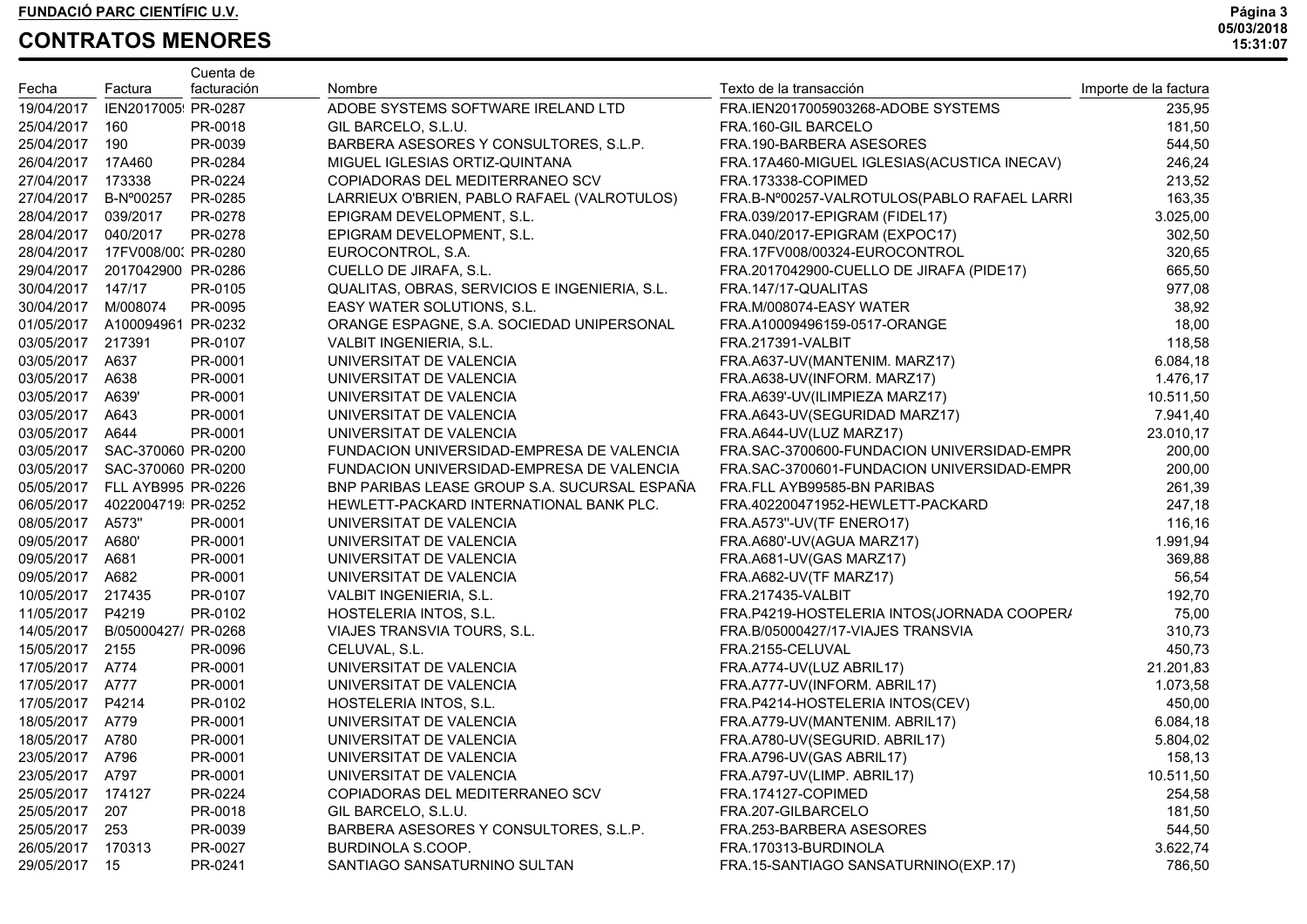|                       |                                 | Cuenta de   |                                               |                                          |                       |
|-----------------------|---------------------------------|-------------|-----------------------------------------------|------------------------------------------|-----------------------|
| Fecha                 | Factura                         | facturación | Nombre                                        | Texto de la transacción                  | Importe de la factura |
| 29/05/2017            | A808'                           | PR-0001     | UNIVERSITAT DE VALENCIA                       | FRA.A808'-UV(TF.ENE-MARZ17)              | 157,83                |
| 29/05/2017 A809'      |                                 | PR-0001     | UNIVERSITAT DE VALENCIA                       | FRA.A809'-UV(AGUA ABRIL17)               | 1.045,07              |
|                       | 31/05/2017  17FV008/00: PR-0280 |             | EUROCONTROL, S.A.                             | FRA.17FV008/00384-EUROCONTROL            | 320,65                |
| 31/05/2017 193/17     |                                 | PR-0105     | QUALITAS, OBRAS, SERVICIOS E INGENIERIA, S.L. | FRA.193/14-QUALITAS                      | 977,08                |
|                       | 31/05/2017 B/05000428/ PR-0268  |             | VIAJES TRANSVIA TOURS, S.L.                   | FRA.B/05000428/17-VIAJES TRANSVIA        | 284,69                |
| 31/05/2017 M/010629   |                                 | PR-0095     | EASY WATER SOLUTIONS, S.L.                    | FRA.M/010629-EASY WATER                  | 67,55                 |
|                       | 01/06/2017 A100099690 PR-0232   |             | ORANGE ESPAGNE, S.A. SOCIEDAD UNIPERSONAL     | FRA.A10009969011-0517-ORANGE             | 18,01                 |
|                       | 01/06/2017 FLLAYC412( PR-0226   |             | BNP PARIBAS LEASE GROUP S.A. SUCURSAL ESPAÑA  | FRA.FLLAYC41269-BNP PARIBAS              | 261,39                |
|                       | 03/06/2017  4022004797  PR-0252 |             | HEWLETT-PACKARD INTERNATIONAL BANK PLC.       | FRA.402200479791-HEWLETT PACKARD         | 247,18                |
| 05/06/2017 222/17     |                                 | PR-0105     | QUALITAS, OBRAS, SERVICIOS E INGENIERIA, S.L. | FRA.222/17-QUALITAS                      | 502,15                |
| 07/06/2017 A918       |                                 | PR-0001     | UNIVERSITAT DE VALENCIA                       | FRA.A918-UV(INFORM. MAYO17)              | 1.476,17              |
| 07/06/2017 A919'      |                                 | PR-0001     | UNIVERSITAT DE VALENCIA                       | FRA.A919'-UV(MANTEN. MAYO17)             | 6.084,18              |
| 07/06/2017 A920'      |                                 | PR-0001     | UNIVERSITAT DE VALENCIA                       | FRA.A920'-UV(LIMPIEZA MAYO17)            | 10.511,50             |
| 07/06/2017 A921       |                                 | PR-0001     | UNIVERSITAT DE VALENCIA                       | REGULARIZ. CECT-SEGUR. MAYO17            | 5.804,02              |
|                       | 07/06/2017 FV17/00810 PR-0104   |             | IMPACTO VALENCIA, S.L.U.                      | FRA.FV17/00810-I-IMPACTO                 | 290,40                |
| 10/06/2017 217502     |                                 | PR-0107     | VALBIT INGENIERIA, S.L.                       | FRA.217502-VALBIT                        | 192,70                |
| 13/06/2017 F55655     |                                 | PR-0245     | INFORTELECOM HOSTING, S.L.                    | FRA.F55655-INFORTELECOM(HOUSING)         | 460,41                |
| 14/06/2017 F55684     |                                 | PR-0245     | INFORTELECOM HOSTING, S.L.                    | FRA.F55684-INFORTELECOM(CERTIFICADO SSL) | 88,33                 |
| 20/06/2017 A1014      |                                 | PR-0001     | UNIVERSITAT DE VALENCIA                       | FRA.A1014-UV(GAS MAY17)                  | 158,63                |
| 20/06/2017 A1015      |                                 | PR-0001     | UNIVERSITAT DE VALENCIA                       | FRA.A1015-UV(LUZ MAY17)                  | 25.001,14             |
| 20/06/2017 A1016      |                                 | PR-0001     | UNIVERSITAT DE VALENCIA                       | FRA.A1016-UV(TF ABRIL17)                 | 93,99                 |
| 20/06/2017    F042168 |                                 | PR-0185     | VALORA PREVENCION, S.L.                       | FRA.F042168-VALORA PREVENCION            | 1.853,19              |
| 20/06/2017    F042376 |                                 | PR-0185     | VALORA PREVENCION, S.L.                       | FRA.F042376-VALORA PREVENCION            | 152,65                |
| 21/06/2017 21087/04   |                                 | PR-0098     | VILLAROSCAR, S.L.                             | FRA.21087/04-VILLAROSCAR(MENSAPACKET)    | 19,74                 |
| 26/06/2017 175003     |                                 | PR-0224     | COPIADORAS DEL MEDITERRANEO SCV               | FRA.175003-COPIMED                       | 305,25                |
| 27/06/2017 258        |                                 | PR-0018     | GIL BARCELO, S.L.U.                           | FRA.258-GILBARCELO                       | 181,50                |
| 27/06/2017 312        |                                 | PR-0039     | BARBERA ASESORES Y CONSULTORES, S.L.P.        | FRA.312-BARBERA ASESORES                 | 544,50                |
| 28/06/2017 A1064'     |                                 | PR-0001     | UNIVERSITAT DE VALENCIA                       | FRA.A1064'-UV(AGUA MAY17)                | 1.550,49              |
|                       | 30/06/2017  17FV008/00 PR-0280  |             | EUROCONTROL, S.A.                             | FRA.17FV008/00468-EUROCONTROL            | 320,65                |
| 30/06/2017 235/17     |                                 | PR-0105     | QUALITAS, OBRAS, SERVICIOS E INGENIERIA, S.L. | FRA.235/17-QUALITAS                      | 977,08                |
| 30/06/2017 796        |                                 | PR-0024     | INFOR-OFI, S.L.                               | FRA.796-INFOR-OFI                        | 199,12                |
| 30/06/2017 M/013457   |                                 | PR-0095     | EASY WATER SOLUTIONS, S.L.                    | FRA.M/013457-EASY WATER                  | 31,70                 |
|                       | 01/07/2017 A100102209 PR-0232   |             | ORANGE ESPAGNE, S.A. SOCIEDAD UNIPERSONAL     | FRA.A10010220951-ORANGE                  | 18,20                 |
|                       | 01/07/2017 FLL AYC830 PR-0226   |             | BNP PARIBAS LEASE GROUP S.A. SUCURSAL ESPAÑA  | FRA.FLL AYC83093-BNP PARIBAS             | 261,39                |
| 04/07/2017 2017/105"  |                                 | PR-0249     | CONNEXT, S.L.                                 | FRA.2017/105"-CONNEXT                    | 3.666,30              |
| 04/07/2017 P4279      |                                 | PR-0102     | HOSTELERIA INTOS, S.L.                        | FRA.P4279-HOSTELERIA INTO(JDA PATENTES)  | 75,00                 |
|                       | 05/07/2017 ASE/17/0056 PR-0160  |             | ESAM TECNOLOGIA, S.L.                         | FRA.ASE/17/0056-ESAM                     | 1.553,88              |
| 08/07/2017            | 4022004879 PR-0252              |             | HEWLETT-PACKARD INTERNATIONAL BANK PLC.       | FRA.402200487941-HEWLETT-PACKARD         | 247,18                |
| 10/07/2017 217638     |                                 | PR-0107     | VALBIT INGENIERIA, S.L.                       | FRA.217638-VALBIT                        | 192,70                |
| 10/07/2017 A1152'     |                                 | PR-0001     | UNIVERSITAT DE VALENCIA                       | FRA.A1152'-UV(SERVIC.INFORM. JUN17)      | 1.476,17              |
| 10/07/2017            | A1153'                          | PR-0001     | UNIVERSITAT DE VALENCIA                       | FRA.A1153'-UV(MANT. JUN17)               | 6.084,18              |
| 10/07/2017            | A1154'                          | PR-0001     | UNIVERSITAT DE VALENCIA                       | FRA.A1154'-UV(LIMPIEZA JUN17)            | 10.511,50             |
| 11/07/2017 17A486     |                                 | PR-0284     | MIGUEL IGLESIAS ORTIZ-QUINTANA                | FRA.17A486-MIGUEL IGLESIAS(ACUSTICA)     | 82,08                 |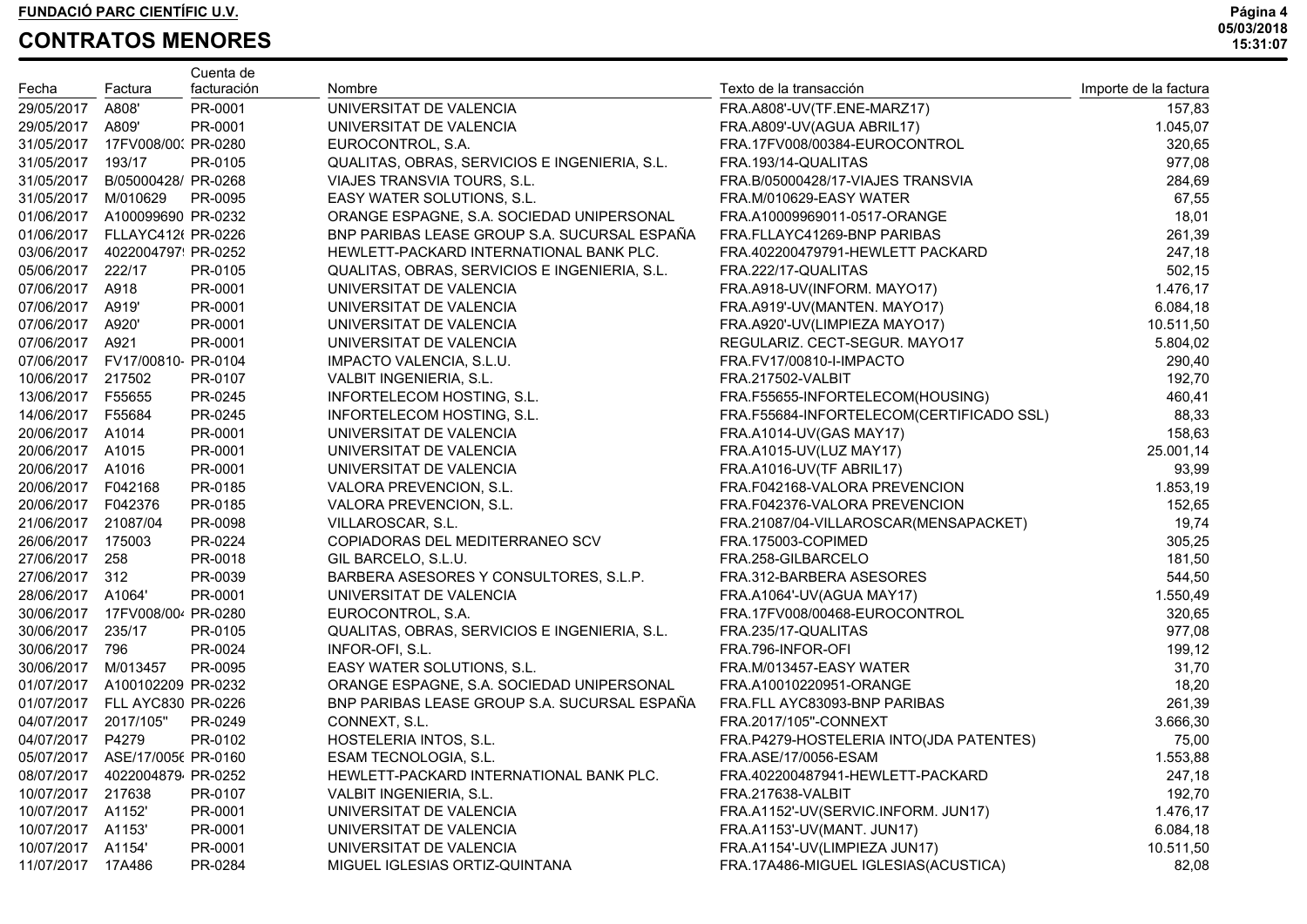|                     |                                   | Cuenta de   |                                                                                             |                                              |                       |
|---------------------|-----------------------------------|-------------|---------------------------------------------------------------------------------------------|----------------------------------------------|-----------------------|
| Fecha               | Factura                           | facturación | Nombre                                                                                      | Texto de la transacción                      | Importe de la factura |
| 11/07/2017          | P4283                             | PR-0102     | HOSTELERIA INTOS, S.L.                                                                      | FRA.P4283-HOSTELERIA INTOS(RED P.C.'S CV)    | 40,00                 |
|                     | 12/07/2017 C-FAC-10-0(PR-0289     |             | PONS CONSULTORES DE LA PROPIEDAD INDUSTRIAL, S FRA.C-FAC-10-00-000211/17-PONS CONSULTORES D |                                              | 600,00                |
| 13/07/2017 A1177    |                                   | PR-0001     | UNIVERSITAT DE VALENCIA                                                                     | FRA.A1177-UV(LUZ JUN17)                      | 32.273,63             |
| 13/07/2017 A1178    |                                   | PR-0001     | UNIVERSITAT DE VALENCIA                                                                     | FRA.A1178-UV(SEGURITAT JUN17)                | 5.804,02              |
| 17/07/2017 3197     |                                   | PR-0096     | CELUVAL, S.L.                                                                               | FRA.3197-CELUVAL                             | 450,73                |
| 20/07/2017 A1206'   |                                   | PR-0001     | UNIVERSITAT DE VALENCIA                                                                     | FRA.A1206'-UV(GAS JUN17)                     | 176,09                |
| 20/07/2017 A1207    |                                   | PR-0001     | UNIVERSITAT DE VALENCIA                                                                     | FRA.A1207-UV(TF MAYO17)                      | 127,57                |
| 24/07/2017 C-07117  |                                   | PR-0290     | BONILLA Y GOMEZ-SANCHEZ, S.L.                                                               | FRA.C-07117-BONILLA Y GOMEZ-SANCHEZ(BO GRO)  | 1.573,00              |
| 25/07/2017 309      |                                   | PR-0018     | GIL BARCELO, S.L.U.                                                                         | FRA.309-GILBARCELO                           | 181,50                |
| 25/07/2017 383      |                                   | PR-0039     | BARBERA ASESORES Y CONSULTORES, S.L.P.                                                      | FRA.383-BARBERA ASESORES                     | 544,50                |
| 27/07/2017 A1251    |                                   | PR-0001     | UNIVERSITAT DE VALENCIA                                                                     | FRA.A1251-UV(AGUA JUN17)                     | 1.601,63              |
| 28/07/2017 176024   |                                   | PR-0224     | COPIADORAS DEL MEDITERRANEO SCV                                                             | FRA.176024-COPIMED                           | 203,27                |
| 28/07/2017 861      |                                   | PR-0024     | INFOR-OFI, S.L.                                                                             | FRA.861-INFOR-OFI                            | 225,13                |
| 31/07/2017 099/2017 |                                   | PR-0278     | EPIGRAM DEVELOPMENT, S.L.                                                                   | FRA.099/2017-EPIGRAM(FIDEL17)                | 12.100,00             |
|                     | 31/07/2017 17FV008/00( PR-0280    |             | EUROCONTROL, S.A.                                                                           | FRA.17FV008/00602-EUROCONTROL                | 320,65                |
| 31/07/2017 21       |                                   | PR-0291     | ARANDA INTECLAB, S.L.                                                                       | FRA.21-ARANDA INTECLAB                       | 273,46                |
| 31/07/2017 21116/04 |                                   | PR-0098     | VILLAROSCAR, S.L.                                                                           | FRA.21116/04-VILLAROSCAR(MENSAPACKET)        | 32,62                 |
| 31/07/2017 282/17   |                                   | PR-0105     | QUALITAS, OBRAS, SERVICIOS E INGENIERIA, S.L.                                               | FRA.282/17-QUALITAS                          | 977,08                |
|                     | 31/07/2017 5600099214 PR-0015     |             | FERROVIAL SERVICIOS, S.A.                                                                   | FRA.5600099214-FERROVIAL                     | 403,49                |
|                     | 31/07/2017 5600099226 PR-0015     |             | FERROVIAL SERVICIOS, S.A.                                                                   | FRA.5600099226-FERROVIAL                     | 947,28                |
| 31/07/2017 M/016817 |                                   | PR-0095     | EASY WATER SOLUTIONS, S.L.                                                                  | FRA.M/016817-EASY WATER                      | 88,02                 |
|                     | 01/08/2017 A100104130 PR-0232     |             | ORANGE ESPAGNE, S.A. SOCIEDAD UNIPERSONAL                                                   | FRA.A10010413019-ORANGE                      | 18,01                 |
|                     | 01/08/2017 FLL AYD736 PR-0226     |             | BNP PARIBAS LEASE GROUP S.A. SUCURSAL ESPAÑA                                                | FRA.FLL AYD73603-BNP PARIBAS                 | 261,39                |
| 03/08/2017 217698   |                                   | PR-0107     | VALBIT INGENIERIA, S.L.                                                                     | <b>FRA.217698-VALBIT</b>                     | 1.234,20              |
|                     | 05/08/2017  4022004960 PR-0252    |             | HEWLETT-PACKARD INTERNATIONAL BANK PLC.                                                     | FRA.402200496065-HEWLETT-PACKARD             | 247,18                |
|                     | 07/08/2017   FV17/01092   PR-0104 |             | IMPACTO VALENCIA, S.L.U.                                                                    | FRA.FV17/01092-I-IMPACTO                     | 435,60                |
| 10/08/2017 217741   |                                   | PR-0107     | VALBIT INGENIERIA, S.L.                                                                     | FRA.217741-VALBIT                            | 192,70                |
| 25/08/2017 357      |                                   | PR-0018     | GIL BARCELO, S.L.U.                                                                         | FRA.357-GILBARCELO                           | 181,50                |
| 25/08/2017 439      |                                   | PR-0039     | BARBERA ASESORES Y CONSULTORES, S.L.P.                                                      | FRA.439-BARBERA ASESORES                     | 544,50                |
|                     | 31/08/2017  17FV008/00( PR-0280   |             | EUROCONTROL, S.A.                                                                           | FRA.17FV008/00653-EUROCONTROL                | 320,65                |
| 31/08/2017 314/17   |                                   | PR-0105     | QUALITAS, OBRAS, SERVICIOS E INGENIERIA, S.L.                                               | FRA.314/17-QUALITAS                          | 977,08                |
| 31/08/2017 M/019201 |                                   | PR-0095     | EASY WATER SOLUTIONS, S.L.                                                                  | FRA.M/019201-EASY WATER                      | 29,28                 |
|                     | 01/09/2017 A100106040 PR-0232     |             | ORANGE ESPAGNE, S.A. SOCIEDAD UNIPERSONAL                                                   | FRA.A10010604092-ORANGE                      | 18,01                 |
|                     | 01/09/2017 FLL AYD166 PR-0226     |             | BNP PARIBAS LEASE GROUP S.A. SUCURSAL ESPAÑA                                                | FRA.FLL AYD16670-BNP PARIBAS                 | 261,39                |
|                     | 02/09/2017  4022005040 PR-0252    |             | HEWLETT-PACKARD INTERNATIONAL BANK PLC.                                                     | FRA.402200504052-HEWLETT-PACKARD             | 247,18                |
| 10/09/2017 217815   |                                   | PR-0107     | VALBIT INGENIERIA, S.L.                                                                     | <b>FRA.217815-VALBIT</b>                     | 192,70                |
|                     | 11/09/2017 2017/132               | PR-0249     | CONNEXT, S.L.                                                                               | FRA.2017/132-CONNEXT                         | 3.666,30              |
| 12/09/2017 17A489   |                                   | PR-0284     | MIGUEL IGLESIAS ORTIZ-QUINTANA                                                              | FRA.17A489-MIGUEL IGLESIAS(ACUSTICA INECAV)  | 109,44                |
| 12/09/2017          | F58031                            | PR-0245     | INFORTELECOM HOSTING, S.L.                                                                  | FRA.F58031-INFORTELECOM                      | 11,57                 |
| 14/09/2017          | 1383                              | PR-0273     | MARIA DEL MAR RODRIGO MOR(A LA LLUNA EVENTS)                                                | FRA.1383-MARIA DEL MAR RODRIGUEZ(A LA LLUNA) | 200,00                |
| 15/09/2017          | 3935                              | PR-0096     | CELUVAL, S.L.                                                                               | FRA.3935-CELUVAL                             | 450,73                |
| 18/09/2017          | A1395                             | PR-0001     | UNIVERSITAT DE VALENCIA                                                                     | FRA.A1395-UV(LIMP. JUL17)                    | 10.511,50             |
| 18/09/2017          | A1397                             | PR-0001     | UNIVERSITAT DE VALENCIA                                                                     | FRA.A1397-UV(LIMP. AGT17)                    | 10.511,50             |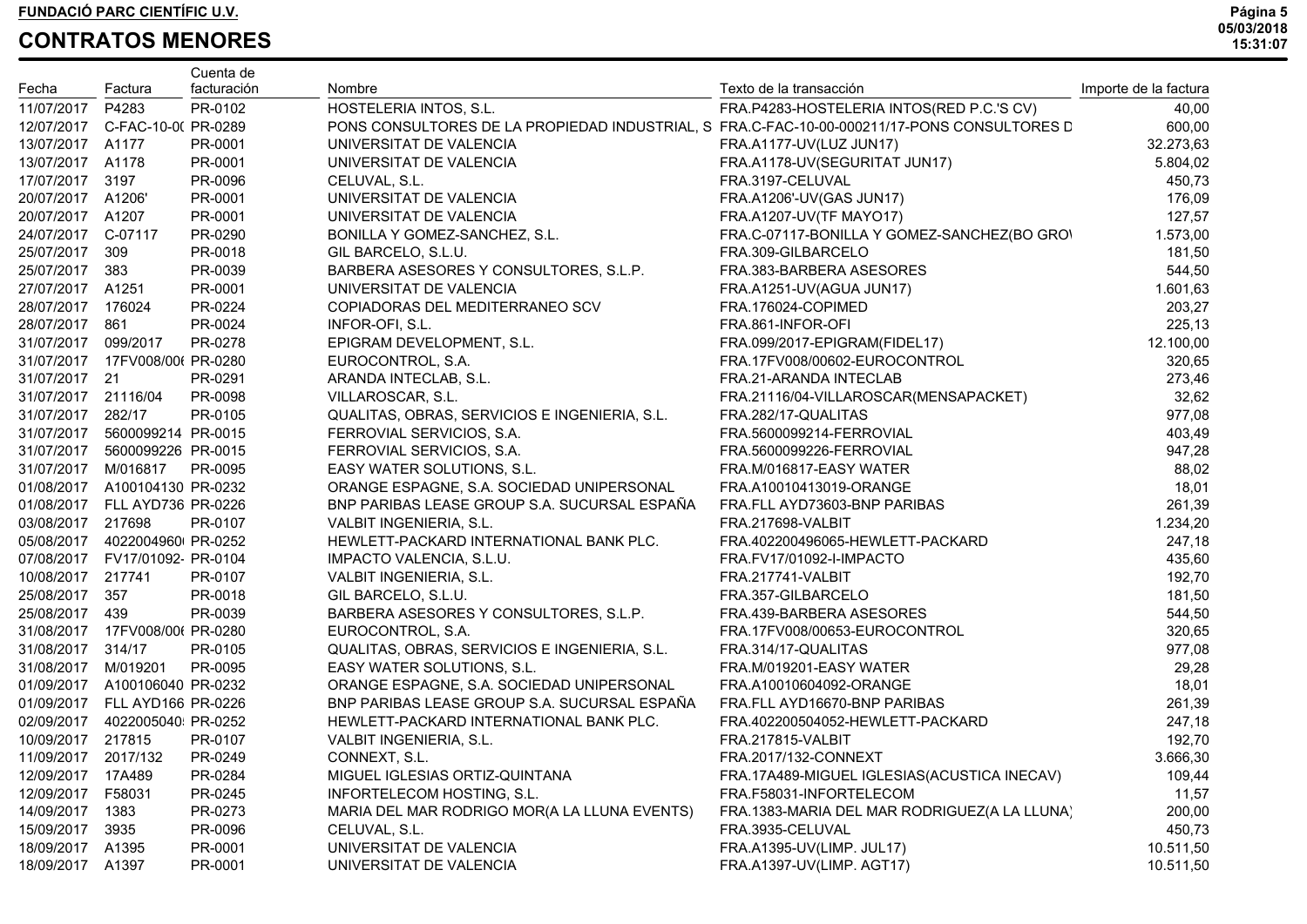|                        |                                  | Cuenta de   | Nombre                                                           | Texto de la transacción                    |                       |
|------------------------|----------------------------------|-------------|------------------------------------------------------------------|--------------------------------------------|-----------------------|
| Fecha                  | Factura                          | facturación |                                                                  |                                            | Importe de la factura |
| 18/09/2017 A1401       |                                  | PR-0001     | UNIVERSITAT DE VALENCIA                                          | FRA.A1401-UV(MANTENIM. JUL17)              | 6.084,18              |
| 18/09/2017 A1402'      |                                  | PR-0001     | UNIVERSITAT DE VALENCIA                                          | FRA.A1402'-UV(MANTENIM. AGT17)             | 6.084,18              |
| 19/09/2017 A1408       |                                  | PR-0001     | UNIVERSITAT DE VALENCIA                                          | FRA.A1408-UV(INFORMADORES JUL17)           | 1.409,07              |
| 19/09/2017 A1409       |                                  | PR-0001     | UNIVERSITAT DE VALENCIA                                          | FRA.A1409-UV(INFORMADORES AGT17)           | 2.572,13              |
| 19/09/2017 A1410       |                                  | PR-0001     | UNIVERSITAT DE VALENCIA                                          | FRA.A1410-UV(SEGURITAT- JUL17)             | 5.956,04              |
| 22/09/2017 A1421       |                                  | PR-0001     | UNIVERSITAT DE VALENCIA                                          | FRA.A1421-UV(LUZ JUL17)                    | 37.380,89             |
| 22/09/2017 A1422       |                                  | PR-0001     | UNIVERSITAT DE VALENCIA                                          | FRA.A1422-UV(LUZ AGT17)                    | 25.139,05             |
| 25/09/2017 177472      |                                  | PR-0224     | COPIADORAS DEL MEDITERRANEO SCV                                  | FRA.177472-COPIMED                         | 212,36                |
| 25/09/2017 404         |                                  | PR-0018     | GIL BARCELO, S.L.U.                                              | FRA.404-GIL BARCELO                        | 181,50                |
| 25/09/2017 A1427       |                                  | PR-0001     | UNIVERSITAT DE VALENCIA                                          | FRA.A1427-UV(GAS JULT17)                   | 185,71                |
| 25/09/2017 A1428       |                                  | PR-0001     | UNIVERSITAT DE VALENCIA                                          | FRA.A1428-UV(GAS AGT17)                    | 125,97                |
| 25/09/2017 A1429       |                                  | PR-0001     | UNIVERSITAT DE VALENCIA                                          | FRA.A1429-UV(AGUA JUL17)                   | 1.136,82              |
| 27/09/2017 536         |                                  | PR-0039     | BARBERA ASESORES Y CONSULTORES, S.L.P.                           | FRA.536-BARBERA ASESORES                   | 544,50                |
| 29/09/2017 1365        |                                  | PR-0273     | MARIA DEL MAR RODRIGO MOR(A LA LLUNA EVENTS)                     | FRA.1365-MARIA DEL MAR RODRIGO(LA LA LLUNA | 125,00                |
|                        | 29/09/2017  17FV008/00 PR-0280   |             | EUROCONTROL, S.A.                                                | FRA.17FV008/00716-EUROCONTROL              | 320,65                |
| 30/09/2017 363/17      |                                  | PR-0105     | QUALITAS, OBRAS, SERVICIOS E INGENIERIA, S.L.                    | FRA.363/17-QUALITAS                        | 977,08                |
| 30/09/2017 M/021815    |                                  | PR-0095     | EASY WATER SOLUTIONS, S.L.                                       | FRA.M/021815-EASY WATER                    | 45,89                 |
| 01/10/2017 134/2017    |                                  | PR-0278     | EPIGRAM DEVELOPMENT, S.L.                                        | FRA.134/2017-EPIGRAM (VISIBLE2017)         | 7.187,40              |
| 01/10/2017 1812/17     |                                  | PR-0311     | IGLESIAS FARRE ROS, S.A.U.                                       | <b>FRA.1812/17-IFR SAU</b>                 | 827,64                |
|                        | 01/10/2017 A100107944 PR-0232    |             | ORANGE ESPAGNE, S.A. SOCIEDAD UNIPERSONAL                        | FRA.A10010794444-ORANGE                    | 18,72                 |
|                        | 01/10/2017    FBNC06717( PR-0310 |             | COMERESA PRENSA, S.L.U.                                          | FRA.FBNC0671700489-COMERESA PRENSA(BOOKIT  | 534,82                |
| 02/10/2017 A1472       |                                  | PR-0001     | UNIVERSITAT DE VALENCIA                                          | FRA.A1472-UV(SEGURIDAD VIGILANCIA AGT17)   | 6.412,11              |
| 02/10/2017 A1473       |                                  | PR-0001     | UNIVERSITAT DE VALENCIA                                          | FRA.A1473-UV(AGUA AGT17)                   | 1.723,22              |
|                        | 02/10/2017 FLLAYD975 PR-0226     |             | BNP PARIBAS LEASE GROUP S.A. SUCURSAL ESPAÑA                     | FRA.FLLAYD97518-BNP PARIBAS                | 261,39                |
| 04/10/2017 2017/105    |                                  | PR-0249     | CONNEXT, S.L.                                                    | FRA.2017/105-CONNEXT                       | 3.666,30              |
| 04/10/2017 2017/105'   |                                  | PR-0249     | CONNEXT, S.L.                                                    | FRA.2017/105-CONNEXT                       | $-3.666, 30$          |
| 05/10/2017 135/2017    |                                  | PR-0238     | ASOCIACION DE PARQ. CIENTIFICOS Y TECNOLOGICOS FRA.135/2017-APTE |                                            | 1.723,29              |
| 05/10/2017 2017/148    |                                  | PR-0249     | CONNEXT, S.L.                                                    | FRA.2017/148-CONNEXT                       | 3.666,30              |
| 06/10/2017    F/17/623 |                                  | PR-0292     | APLIKADOS GRAFISMOS INTEGRAL, S.L.                               | FRA.F/17/623-APLIKADOS GRAFISMOS INTEGRAL  | 1.735,26              |
|                        | 07/10/2017  4022005122 PR-0252   |             | HEWLETT-PACKARD INTERNATIONAL BANK PLC.                          | FRA.402200512292-HEWLETT-PACKARD           | 247,18                |
| 10/10/2017 17A494      |                                  | PR-0284     | MIGUEL IGLESIAS ORTIZ-QUINTANA                                   | FRA.17A494-MIGUEL ORTIZ-QUINTANA           | 82,08                 |
| 10/10/2017 217932      |                                  | PR-0107     | VALBIT INGENIERIA, S.L.                                          | <b>FRA.217932-VALBIT</b>                   | 192,70                |
| 11/10/2017 140/2017    |                                  | PR-0278     | EPIGRAM DEVELOPMENT, S.L.                                        | FRA.140/2017-EPIGRAM                       | 242,00                |
| 11/10/2017 217944      |                                  | PR-0107     | VALBIT INGENIERIA, S.L.                                          | FRA.217944-VALBIT                          | 95,59                 |
| 15/10/2017 A1528       |                                  | PR-0001     | UNIVERSITAT DE VALENCIA                                          | FRA.A1528-UV(MANTENIMIT.SEPT17)            | 6.084,18              |
| 16/10/2017 A1529       |                                  | PR-0001     | UNIVERSITAT DE VALENCIA                                          | FRA.A1529-UV(LIMP. SEPT17)                 | 10.511,50             |
| 16/10/2017 A1530       |                                  | PR-0001     | UNIVERSITAT DE VALENCIA                                          | FRA.A1530-UV(SEGURITAT SEPT17)             | 5.956,04              |
| 16/10/2017 F59010      |                                  | PR-0245     | INFORTELECOM HOSTING, S.L.                                       | FRA.F59010-INFORTELECOM                    | 11,57                 |
| 19/10/2017 A1544       |                                  | PR-0001     | UNIVERSITAT DE VALENCIA                                          | FRA.A1544-UV(LUZ.SEPT17)                   | 26.629,64             |
| 19/10/2017 A1545       |                                  | PR-0001     | UNIVERSITAT DE VALENCIA                                          | FRA.A1545-UV(INFORMADORES SEPT17)          | 1.632,74              |
| 21/10/2017 17A498      |                                  | PR-0284     | MIGUEL IGLESIAS ORTIZ-QUINTANA                                   | FRA.17A498-MIGUEL IGLESIAS(ACUSTICA)       | 104,23                |
| 23/10/2017 1184        |                                  | PR-0024     | INFOR-OFI, S.L.                                                  | FRA.1184-INFOR-OFI                         | 2.238,50              |
| 24/10/2017 A1584       |                                  | PR-0001     | UNIVERSITAT DE VALENCIA                                          | FRA.A1584-UV(GAS SEPT17)                   | 143,08                |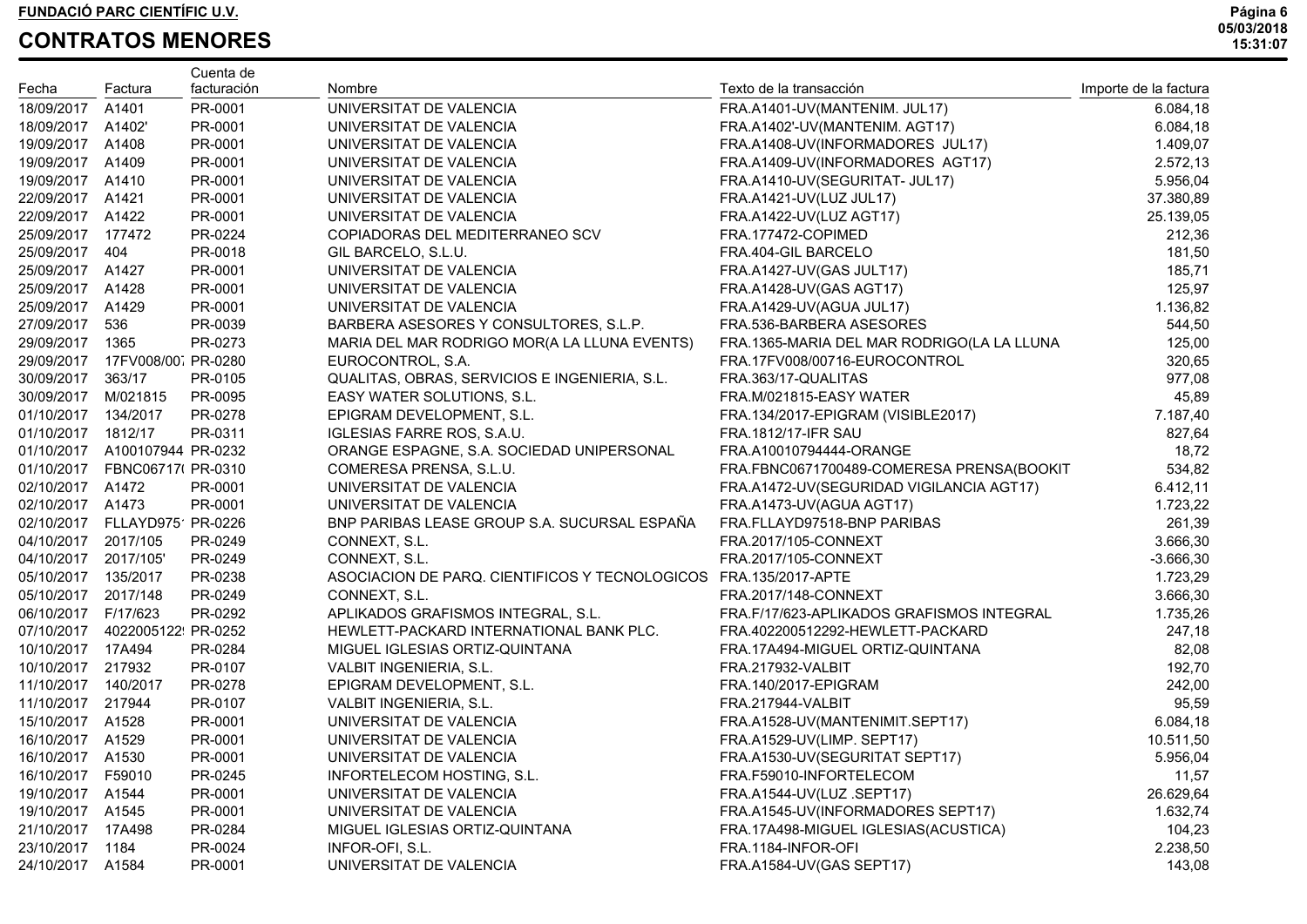|                     |                                     | Cuenta de   |                                               |                                                |                       |
|---------------------|-------------------------------------|-------------|-----------------------------------------------|------------------------------------------------|-----------------------|
| Fecha               | Factura                             | facturación | Nombre                                        | Texto de la transacción                        | Importe de la factura |
|                     | 25/10/2017 2017-331461 PR-0236      |             | AMAZON EU, S.À.R.L.                           | FRA.2017-3314614-RELAXDAYS(AMAZON)             | 48,90                 |
| 25/10/2017 455      |                                     | PR-0018     | GIL BARCELO, S.L.U.                           | FRA.455-GIL BARCELO                            | 181,50                |
| 25/10/2017 597      |                                     | PR-0039     | BARBERA ASESORES Y CONSULTORES, S.L.P.        | FRA.597-BARBERA ASESORES                       | 544,50                |
| 27/10/2017 F59488   |                                     | PR-0245     | INFORTELECOM HOSTING, S.L.                    | FRA.F59488-INFORTELECOM                        | 845,19                |
| 30/10/2017 17A500   |                                     | PR-0284     | MIGUEL IGLESIAS ORTIZ-QUINTANA                | FRA.17A500-MIGUEL IGLESIAS(ACUSTICA)           | 109,44                |
| 30/10/2017 A1613    |                                     | PR-0001     | UNIVERSITAT DE VALENCIA                       | FRA.A1613-UV(AGUA SEPT17)                      | 2.104,41              |
| 31/10/2017 1307     |                                     | PR-0024     | INFOR-OFI, S.L.                               | FRA.1307-INFOR-OFI                             | 107,15                |
| 31/10/2017 1311     |                                     | PR-0024     | INFOR-OFI, S.L.                               | FRA.1311-INFOR-OFI                             | 108,67                |
| 31/10/2017 178486   |                                     | PR-0224     | COPIADORAS DEL MEDITERRANEO SCV               | FRA.178486-COPIMED                             | 212,39                |
|                     | 31/10/2017 2017/11975 PR-0294       |             | REGISTRO MERCANTIL DE ALICANTE S.C.           | FRA.2017/11975-REG.MERCANT. ALICANTE           | 9,53                  |
|                     | 31/10/2017 2017/1417 PR-0293        |             | REGISTRO MERCANTIL DE CASTELLON C.B.          | FRA.2017/1417-REG.MERCANT. CASTELLON           | 20,33                 |
|                     | 31/10/2017 2017/15238 PR-0223       |             | REGISTRO MERCANTIL DE VALENCIA                | FRA.2017/15238-REG.MERCANT. VALENCIA CB        | 315,13                |
|                     | 31/10/2017 2017/35042 PR-0295       |             | REGISTRO MERCANTIL DE BARCELONA               | FRA.2017/35042-REG.MERCANT. BARCELONA          | 9,53                  |
|                     | 31/10/2017 2017/55452 PR-0263       |             | REGISTRO MERCANTIL DE MADRID                  | FRA.2017/55452-REG.MERCANT. MADRID             | 30,49                 |
| 31/10/2017 407/17   |                                     | PR-0105     | QUALITAS, OBRAS, SERVICIOS E INGENIERIA, S.L. | FRA.407/17-QUALITAS                            | 977,08                |
|                     | 31/10/2017  FV1710-013  PR-0306     |             | JECMA CONSULTORIA Y MEDIAMBIENTE, S.L.L.      |                                                | $-9.119,13$           |
|                     | 31/10/2017  FV1710-013  PR-0306     |             | JECMA CONSULTORIA Y MEDIAMBIENTE, S.L.L.      | FRA.FV1710-01386-NUNSYS                        | 9.119,13              |
|                     | 31/10/2017  FV1710-013  PR-0308     |             | NUNSYS, S.L.                                  | FRA.FV1710-01386-NUNSYS REC                    | 9.119,13              |
| 31/10/2017 M/024802 |                                     | PR-0095     | EASY WATER SOLUTIONS, S.L.                    | FRA.M/024802-EASY WATER                        | 36,98                 |
|                     | 01/11/2017 A100109828 PR-0232       |             | ORANGE ESPAGNE, S.A. SOCIEDAD UNIPERSONAL     | FRA.A10010982845-1117-ORANGE                   | 18,01                 |
|                     | 01/11/2017 FLLAYE431( PR-0226       |             | BNP PARIBAS LEASE GROUP S.A. SUCURSAL ESPAÑA  | FRA.FLLAYE43169-BNP PARIBAS                    | 261,39                |
|                     | 04/11/2017  4022005205 PR-0252      |             | HEWLETT-PACKARD INTERNATIONAL BANK PLC.       | FRA.402200520501-HEWLETT-PACKARD               | 247,18                |
| 06/11/2017 61670320 |                                     | PR-0253     | ELECNOR, S.A.                                 | FRA.61670320-ELECNOR                           | 93,07                 |
|                     | 08/11/2017 17FV008/00 PR-0280       |             | EUROCONTROL, S.A.                             | FRA.17FV008/00797-EUROCONTROL                  | 320,65                |
| 08/11/2017 32869406 |                                     | PR-0236     | AMAZON EU, S.À.R.L.                           | FRA.AEU-INV-ES-2017-32869406-AMAZON(TARJETA I  | 27,39                 |
| 09/11/2017 1420     |                                     | PR-0273     | MARIA DEL MAR RODRIGO MOR(A LA LLUNA EVENTS)  | FRA.1420-MARIA DEL MAR RODRIGO (A LA LLUNA M   | 150,00                |
| 09/11/2017 S196     |                                     | PR-0001     | UNIVERSITAT DE VALENCIA                       | FRA.S196-UV(POLIZA SEGURO 1/3/2017-31/12/2017) | 3.299,85              |
| 10/11/2017 217018   |                                     | PR-0107     | VALBIT INGENIERIA, S.L.                       | FRA.2171018-VALBIT                             | 192,70                |
| 10/11/2017 A1731    |                                     | PR-0001     | UNIVERSITAT DE VALENCIA                       | FRA.A1731-UV(MANTENI. OCT17)                   | 6.084,18              |
| 10/11/2017 A1732    |                                     | PR-0001     | UNIVERSITAT DE VALENCIA                       | FRA.A1732-UV(LIMPIEZA OCT17)                   | 10.511,50             |
| 10/11/2017 A1734    |                                     | PR-0001     | UNIVERSITAT DE VALENCIA                       | FRA.A1734-UV(SEGURIDAD OCT17)                  | 5.956,04              |
|                     | 10/11/2017    G/17-03202    PR-0128 |             | BENILIMP, S.L.                                | FRA.G/17-03202-BENILIMP, S.L.                  | 84,28                 |
| 13/11/2017 2017/171 |                                     | PR-0249     | CONNEXT, S.L.                                 | FRA.2017/171-CONNEXT                           | 3.666,30              |
| 13/11/2017 A1738    |                                     | PR-0001     | UNIVERSITAT DE VALENCIA                       | FRA.A1738-UV(SERV.INFORMAD. OCT17)             | 1.341,98              |
|                     | 13/11/2017    G/17-03217    PR-0128 |             | BENILIMP, S.L.                                | FRA.G/17-03217-BENILIMP, S.L.                  | 1.444,74              |
| 14/11/2017 160/2017 |                                     | PR-0278     | EPIGRAM DEVELOPMENT, S.L.                     | FRA.160/2017-EPIGRAM                           | 1.089,00              |
|                     | 14/11/2017 F17/00413                | PR-0101     | ASOCIACION ESPAÑOLA DE FUNDACIONES            | FRA.F17/00413-ASOC.ESP.FUNDAC.(CURSOLC)        | 70,00                 |
|                     | 14/11/2017 LBY-510004 PR-0015       |             | FERROVIAL SERVICIOS, S.A.                     | FRA.LBY-5100049759-FERROVIAL                   | 1.982,23              |
| 15/11/2017 17/002   |                                     | PR-0297     | <b>JOSE LUIS PERIS RUIZ</b>                   | FRA.17/002-JOSE LUIS PERIS RUIZ(ATR ROTULOS)   | 544,50                |
|                     | 15/11/2017 387431234                | PR-0236     | AMAZON EU, S.À.R.L.                           | FRA.387431234-AMAZON                           | 30,48                 |
| 15/11/2017 440/17   |                                     | PR-0105     | QUALITAS, OBRAS, SERVICIOS E INGENIERIA, S.L. | FRA.440/17-QUALITAS                            | 488,54                |
| 16/11/2017 5034     |                                     | PR-0096     | CELUVAL, S.L.                                 | FRA.5034-CELUVAL                               | 450,73                |
| 17/11/2017 39       |                                     | PR-0296     | ALBERTO BASTERRA RODRIGO                      | FRA.39-A.BASTERRA                              | 369,05                |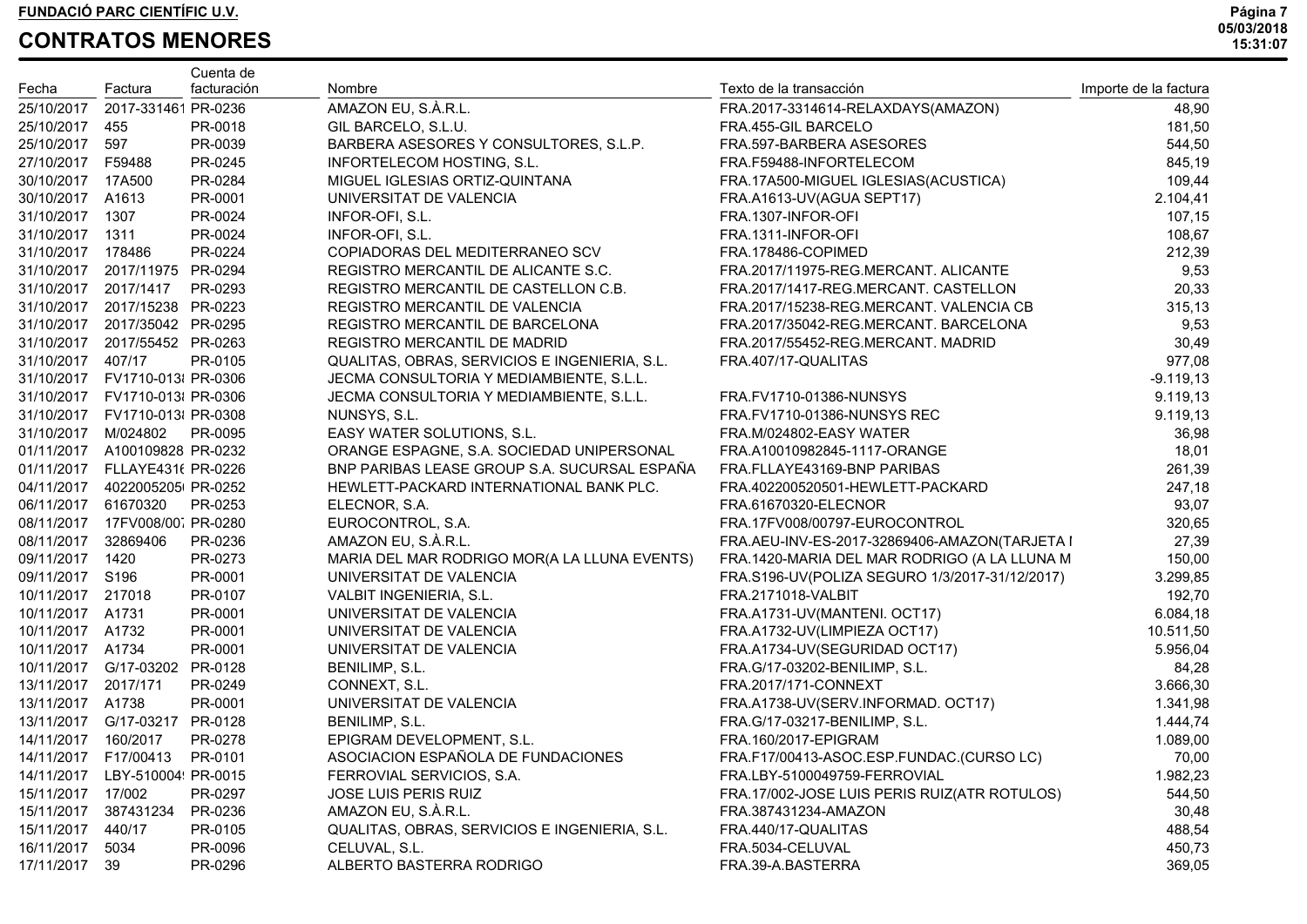|                     |                                 | Cuenta de   |                                              |                                              |                       |
|---------------------|---------------------------------|-------------|----------------------------------------------|----------------------------------------------|-----------------------|
| Fecha               | Factura                         | facturación | Nombre                                       | Texto de la transacción                      | Importe de la factura |
| 17/11/2017 40       |                                 | PR-0296     | ALBERTO BASTERRA RODRIGO                     | FRA.40-A.BASTERRA                            | 2.867,70              |
| 17/11/2017 A1768    |                                 | PR-0001     | UNIVERSITAT DE VALENCIA                      | FRA.A1768-UV(LUZ OCT17)                      | 3.726,14              |
| 20/11/2017 170783   |                                 | PR-0030     | GESTIO DE PROJECTES UNIVERSITARIS FGUV, S.L. | FRA.170783-LA TENDA                          | 350,90                |
| 20/11/2017 2171049  |                                 | PR-0107     | VALBIT INGENIERIA, S.L.                      | FRA.2171049-VALBIT                           | 469,48                |
|                     | 20/11/2017 5600113076 PR-0015   |             | FERROVIAL SERVICIOS, S.A.                    | FRA.5600113076-FERROVIAL                     | 6.171,00              |
| 20/11/2017 782/17   |                                 | PR-0306     | JECMA CONSULTORIA Y MEDIAMBIENTE, S.L.L.     | <b>FRA.782/17-JECMA</b>                      | 181,50                |
|                     | 20/11/2017  FV17/01538  PR-0104 |             | IMPACTO VALENCIA, S.L.U.                     | FRA.FV17/01538-I-IMPACTO                     | 1.210,00              |
| 21/11/2017 IAP922   |                                 | PR-0001     | UNIVERSITAT DE VALENCIA                      | FRA.IAP922-UV(JORNADA REDPARQUES17)          | 2.904,00              |
| 22/11/2017 136      |                                 | PR-0248     | PUBLINDAL, S.L.                              | FRA.136-PUBLINDAL                            | 2.777,97              |
| 23/11/2017 20171114 |                                 | PR-0304     | OFICINES, MOBILIARI I MAMPARES, S.L.         | FRA.20171114-OFICINES, MOBILIARI I MAMPARES  | 175,45                |
| 23/11/2017 589212   |                                 | PR-0300     | HOTEL AMARA PLAZA, S.A.                      | FRA.589212-HOTEL AMARA PLAZA                 | 99,00                 |
|                     | 24/11/2017 075-2373482 PR-0299  |             | IBERIA LAE S.A.                              | FRA.075-2373482382-IBERIA                    | 79,35                 |
| 24/11/2017 694      |                                 | PR-0260     | INVITRODESIGN, S.L.U.                        | FRA.694-INVITRODESIGN                        | 2.184,05              |
|                     | 24/11/2017 9170628237 PR-0312   |             | REAL CASA DE LA MONEDA                       | FRA.9170628237-REAL CASA DE LA MONEDA        | 16,94                 |
| 24/11/2017 F60479   |                                 | PR-0245     | INFORTELECOM HOSTING, S.L.                   | FRA.F60479-INFORTELECOM(DOMINIO PCUV.ES)     | 11,57                 |
| 27/11/2017 161/2017 |                                 | PR-0278     | EPIGRAM DEVELOPMENT, S.L.                    | FRA.161/2017-EPIGRAM(VISIBLE17)              | 4.791,60              |
| 27/11/2017 17/004   |                                 | PR-0297     | <b>JOSE LUIS PERIS RUIZ</b>                  | FRA.17/004-JOSE LUIS PEREZ RUIZ(ATR ROTULOS) | 313,39                |
| 27/11/2017 179241   |                                 | PR-0224     | COPIADORAS DEL MEDITERRANEO SCV              | FRA.179241-COPIMED                           | 173,93                |
| 27/11/2017 503      |                                 | PR-0018     | GIL BARCELO, S.L.U.                          | FRA.503-GILBARCELO                           | 181,50                |
| 27/11/2017 670      |                                 | PR-0039     | BARBERA ASESORES Y CONSULTORES, S.L.P.       | FRA.670-BARBERA ASESORES                     | 544,50                |
| 27/11/2017 FMD-186  |                                 | PR-0298     | ICON PANORAMA, S.L.                          | FRA.FMD-186-ICON PANORAMA                    | 992,20                |
|                     | 28/11/2017 2017/000558 PR-0302  |             | SIROPPE DIGITAL, S.L.                        | FRA.2017/000558-SIROPPE                      | 3.551,35              |
|                     | 28/11/2017 2017/000559 PR-0302  |             | SIROPPE DIGITAL, S.L.                        | FRA.2017/000559-SIROPPE                      | 2.299,00              |
| 29/11/2017 2220/17  |                                 | PR-0311     | IGLESIAS FARRE ROS, S.A.U.                   | <b>FRA.2220/17-IFR SAU</b>                   | 232,32                |
| 29/11/2017 IAP936   |                                 | PR-0001     | UNIVERSITAT DE VALENCIA                      | FRA.IAP936-UV(JORNADA REDPARQUES17)          | 2.904,00              |
| 29/11/2017 IAP936   |                                 | PR-0001     | UNIVERSITAT DE VALENCIA                      |                                              | $-2.904,00$           |
| 30/11/2017 1511     |                                 | PR-0024     | INFOR-OFI, S.L.                              | FRA.1511-INFOR-OFI                           | 208,12                |
|                     | 30/11/2017 17FV008/00 PR-0280   |             | EUROCONTROL, S.A.                            | FRA.17FV008/00868-EUROCONTROL                | 320,65                |
| 30/11/2017 21574/04 |                                 | PR-0098     | VILLAROSCAR, S.L.                            | FRA.21574/04-VILLAROSCAR                     | 16,31                 |
| 30/11/2017 231758   |                                 | PR-0303     | FLORAZAR, S.A.                               | FRA.231758-SH SINGULAR HOTELES(JJMF)         | 79,97                 |
| 30/11/2017 231759   |                                 | PR-0303     | FLORAZAR, S.A.                               | FRA.231759-SH SINGULAR HOTELES(ASM)          | 79,97                 |
| 30/11/2017 231760   |                                 | PR-0303     | FLORAZAR, S.A.                               | FRA.231760-SH SINGULAR HOTELES(JSA)          | 79,97                 |
| 30/11/2017 231761   |                                 | PR-0303     | FLORAZAR, S.A.                               | FRA.231761-SH SINGULAR HOTELES(SRG)          | 79,97                 |
| 30/11/2017 A-172031 |                                 | PR-0301     | JOSE JUAN AGUDO PEREIRA                      | FRA.A-172031-JOSE JUAN AGUDO PEREIRA         | 765,00                |
|                     | 30/11/2017 FRA-006734 PR-0307   |             | LA SEU CATERING Y HOSTELERIA, S.L.           | FRA.006734-LA SEU                            | 258,72                |
| 30/11/2017 IAP944   |                                 | PR-0001     | UNIVERSITAT DE VALENCIA                      | FRA.IAP944-UV(JORNADA REPCV17)               | 2.904,00              |
|                     | 30/11/2017 M/027645 PR-0095     |             | EASY WATER SOLUTIONS, S.L.                   | FRA.M/027645-EASY WATER                      | 50,62                 |
| 30/11/2017          | SAL-370034 PR-0200              |             | FUNDACION UNIVERSIDAD-EMPRESA DE VALENCIA    | FRA.SAL-3700344-ADEIT(SALA)                  | 377,52                |
|                     | 01/12/2017 A100111741 PR-0232   |             | ORANGE ESPAGNE, S.A. SOCIEDAD UNIPERSONAL    | FRA.A10011174106-1217-ORANGE                 | 18,20                 |
|                     | 01/12/2017 FLL AYF167 PR-0226   |             | BNP PARIBAS LEASE GROUP S.A. SUCURSAL ESPAÑA | FRA.FLL AYF16710-BNP PARIBAS                 | 261,39                |
|                     | 02/12/2017  4022000528 PR-0252  |             | HEWLETT-PACKARD INTERNATIONAL BANK PLC.      | FRA.4022000528476-HEWLETT-PACKARD            | 247,18                |
| 04/12/2017          | 2017/188                        | PR-0249     | CONNEXT, S.L.                                | FRA.2017/188-CONNEXT                         | 3.666,30              |
| 05/12/2017          | P4385                           | PR-0102     | HOSTELERIA INTOS, S.L.                       | FRA.P4385-HOSTELERIA INTOS(PATRONATO DIC17)  | 90,00                 |